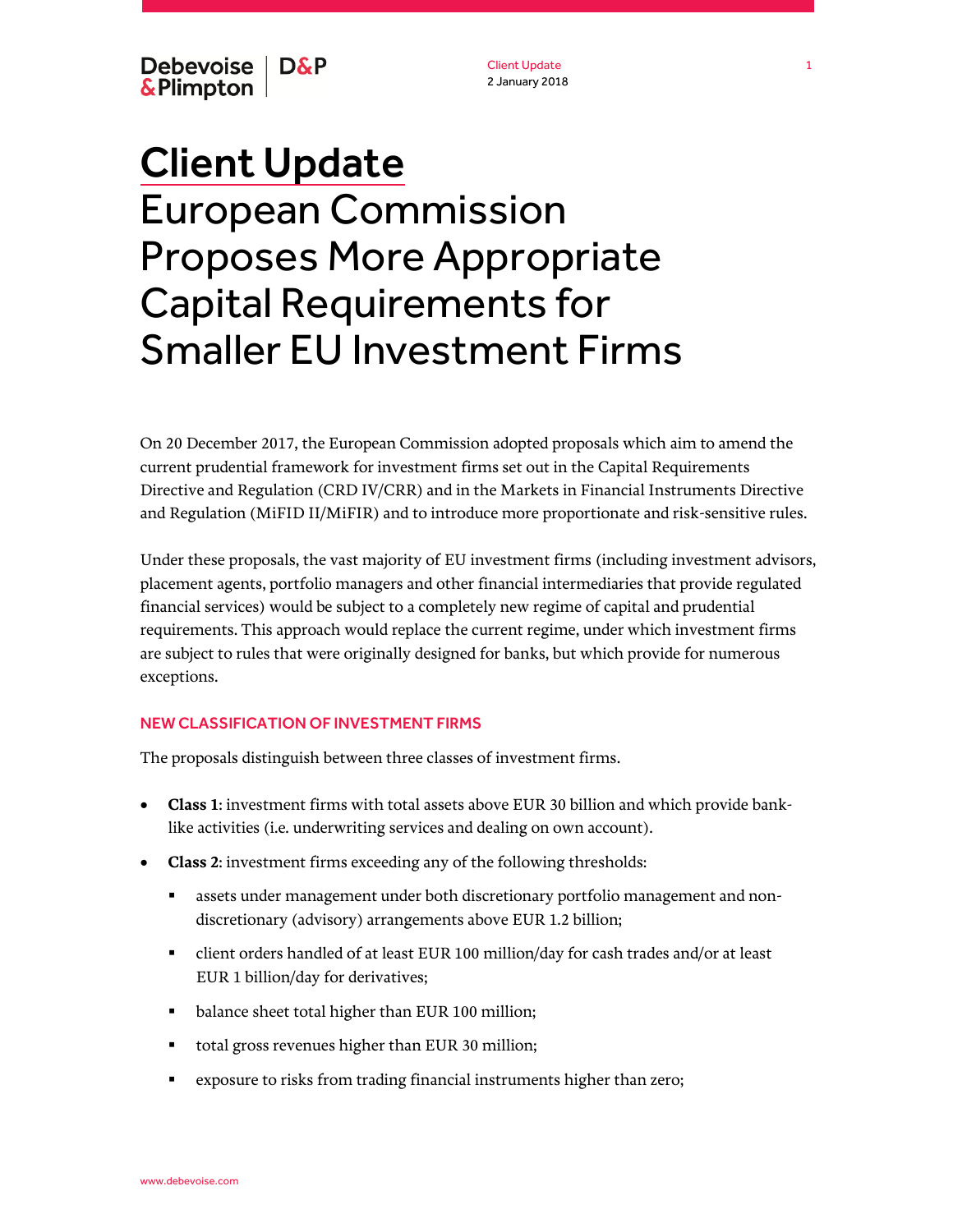

- client assets safeguarded and administered higher than zero; and
- client money held higher than zero.
- **Class 3**: all other investment firms that do not qualify as Class 1 or Class 2 firms.

## NEW PRUDENTIAL REGIMES

Class 1 firms are considered systemic and will therefore remain under the regime for banks (CRD IV/CRR) and will be regulated like banks "in all respects". In addition, the European Central Bank (ECB) will directly supervise Class 1 firms under the Single Supervisory Mechanism. This represents another step in the shift from national to central European supervision.

A new prudential regime will be introduced for Class 2 and Class 3 firms, neither of which are considered systemic.

 **Capital requirements**: Class 3 firms will be subject to simpler capital requirements. The minimum capital will be the higher of the initial capital and 1/4 of the overheads of the previous year.

The capital requirements for Class 2 firms will depend on the investment services provided, and the assets under management held by the firm (with the Class 3 capital requirements being the minimum). It is determined by the K-factor formula which means the sum of risk to customers (RtC), risk to market (RtM) and risk to the firm itself (RtF). This "K-factor" approach means, for example, that an asset manager or investment advisor will be subject to a capital requirement of 0.02% of its assets under management or advice.

 **Corporate governance and remuneration**: Class 3 firms will be subject to the corporate governance and remuneration rules of MiFID II only. This means that the bonus cap and deferral rules introduced by CRD IV will not apply to Class 3 firms.

Class 2 firms will have to apply the CRD IV rules, but in a more proportionate manner than currently. In particular, the proposals do not set a specific limit on the ratio between variable and fixed components of remuneration (the so called bonus cap), but they require investment firms to set appropriate ratios themselves. Furthermore, Class 2 firms with total assets below EUR 100 million will not be subject to the deferral and payout instrument restrictions.

# IMPACT ON PASSPORT FOR THIRD COUNTRY FIRMS

The proposals will also have an impact on third country firms. MiFID II introduces a "passport regime" for third country firms. This passport will give them access to EU clients on a crossborder basis if (among other things) the home jurisdiction of the third country firm meets certain equivalence standards. As the proposals intend to change the regulatory standards